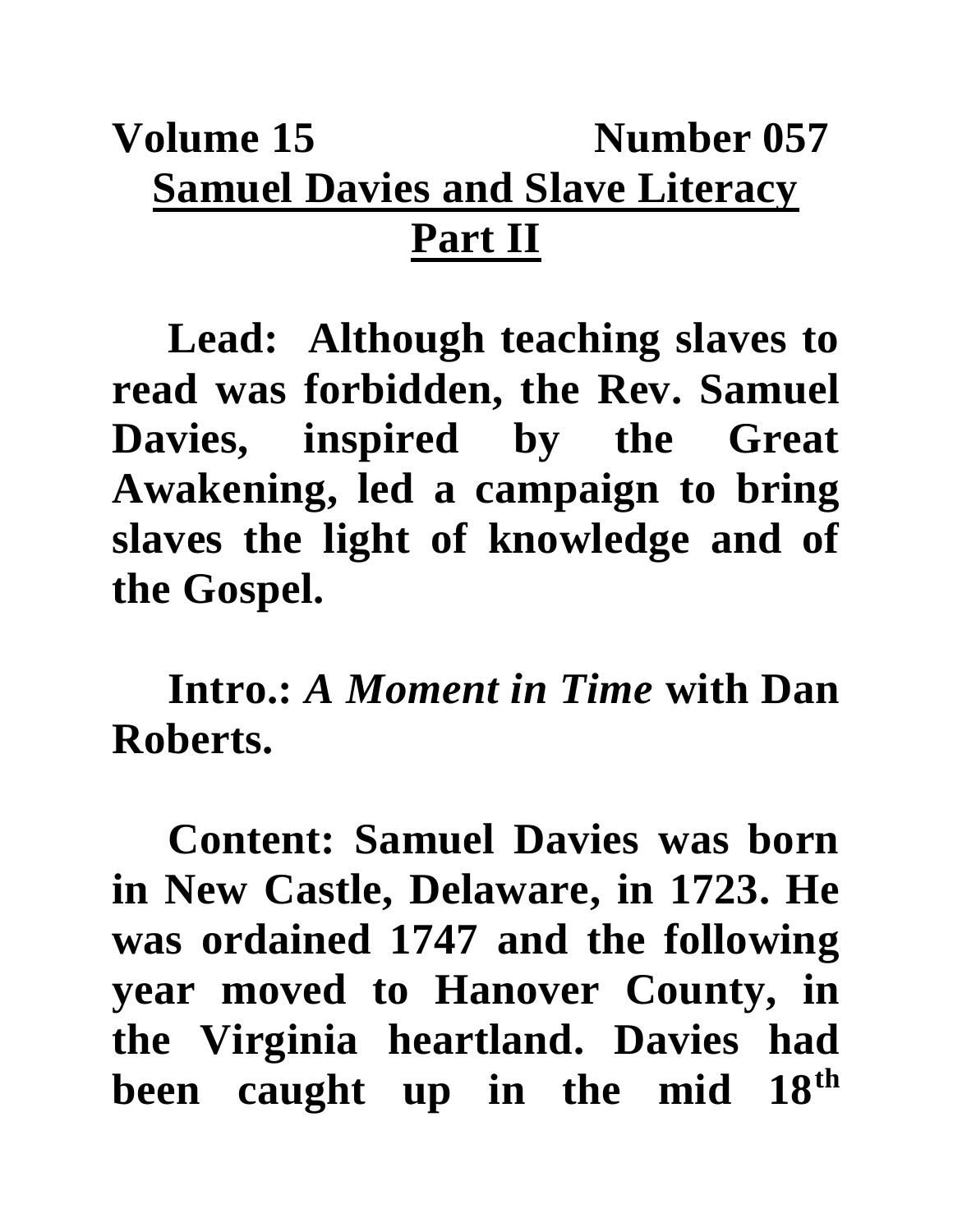**century movement of religious enthusiasm known as the Great Awakening. Originating with the fiery New England sermons of Jonathan Edwards and spread by itinerant evangelists such as Gilbert Tennant and the English cleric, George Whitfield, with passionate and emotional preaching, the movement emphasized internal faith over church doctrine and encouraged the cultivation of a personal relationship with God. Often those inspired by this revival emerged with a sense of responsibility for the spiritual lives of slaves and Native Americans.** 

**Samuel Davies subscribed to the belief that reading and hearing Scripture were indispensible to the**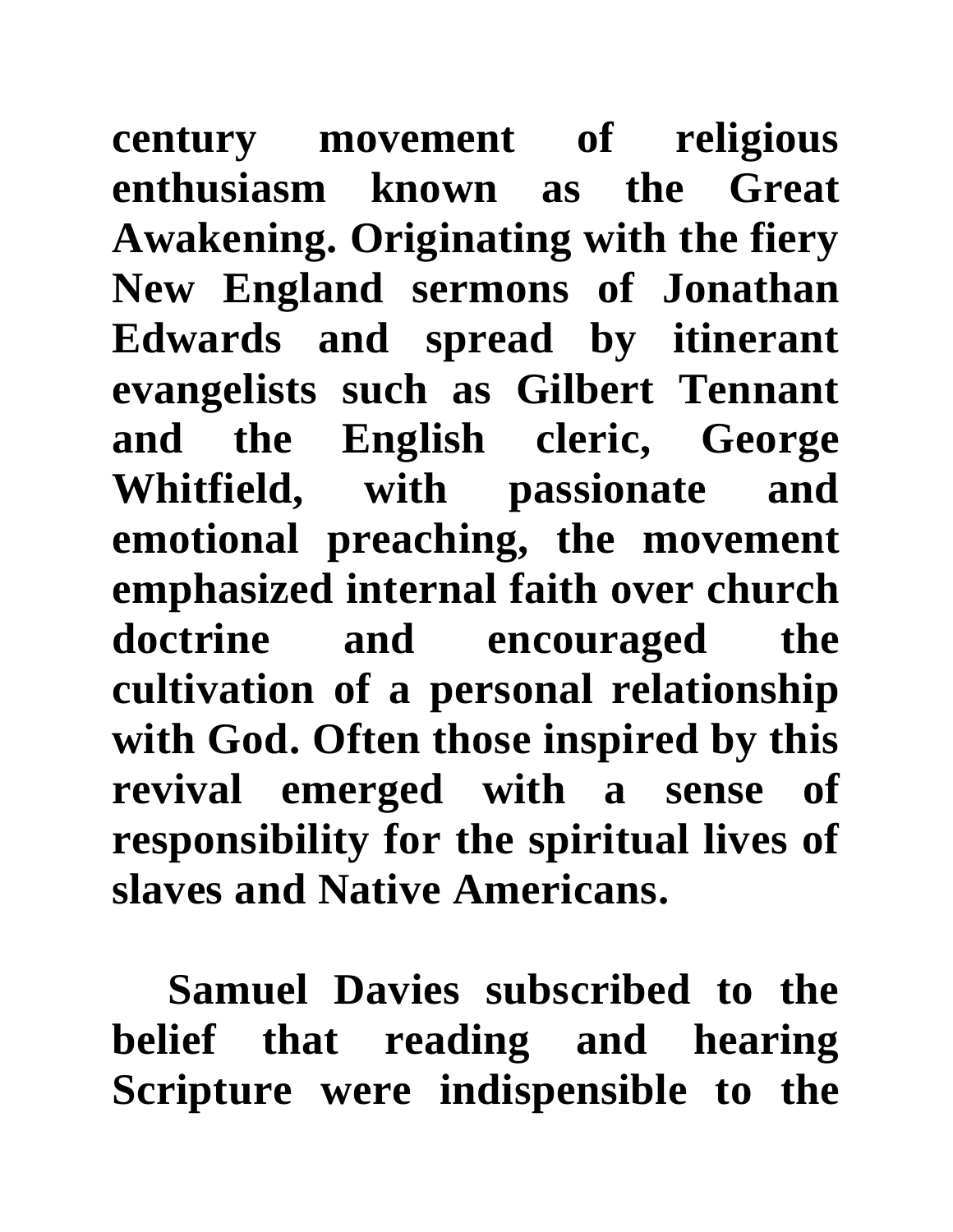**practice of true religion. Soon after arriving in Virginia Davies spearheaded an effort to teach Virginia blacks, both slave and free, to read so that they could examine the Bible and hopefully become converts to Christianity.** 

**While on a fund-raising trip to England to raise money for the new College of New Jersey (now Princeton University), he procured books and funds from the London-based Society for Promoting Religious Knowledge among the Poor and successfully distributed books and Bibles to hundreds of slaves. In addition, he personally conducted classes in reading and writing for the many blacks who were drawn to his**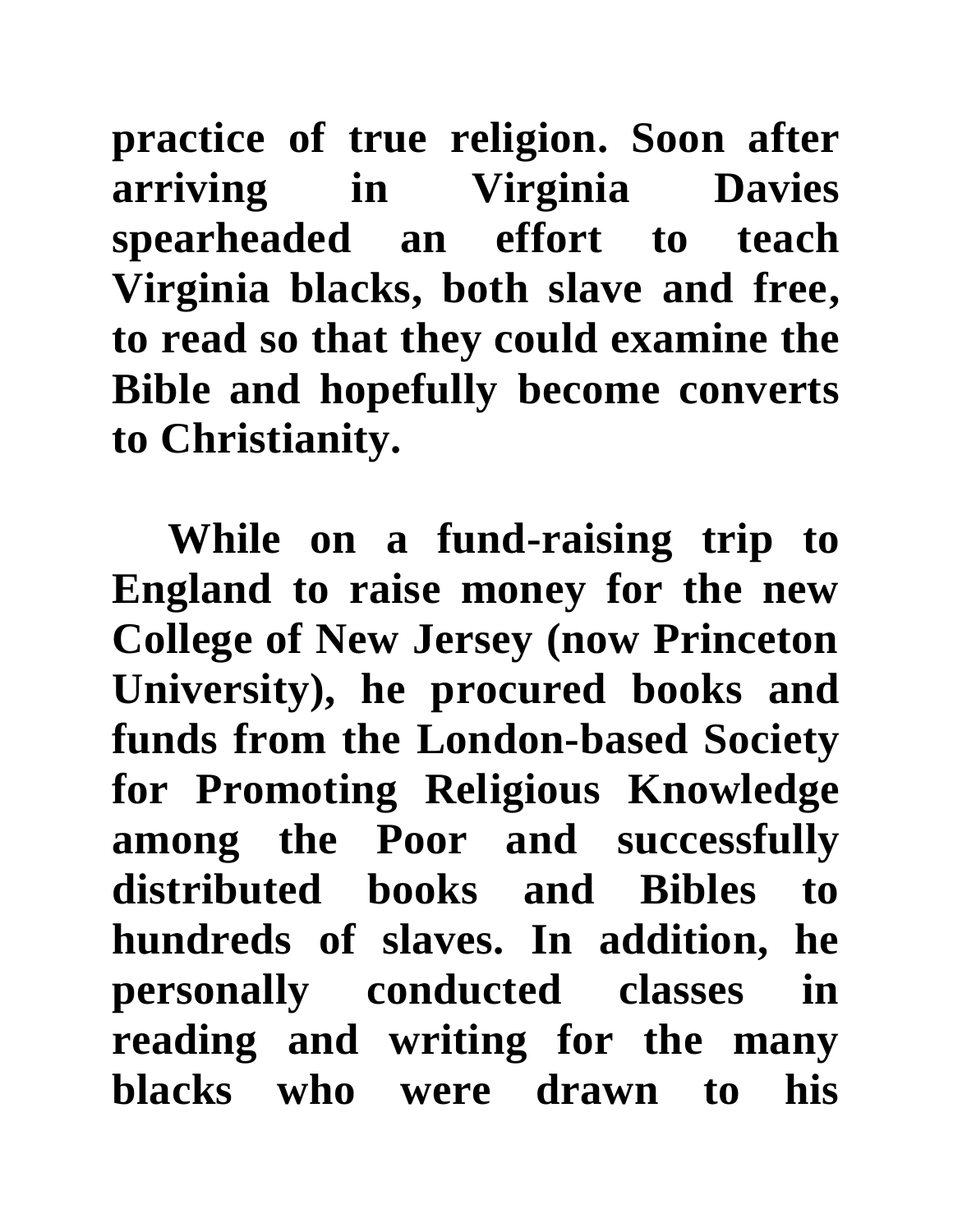**ministry.**

**In 1759, still devoted to education, Davies became the fourth president of the college in Princeton. He served for just eighteen months before dying from pneumonia after being bled for a bad cold, but his legacy lived on in the lives of the many Virginia blacks whom he helped on the road to literacy and knowledge.**

**At the University of Richmond, this is Dan Roberts.**